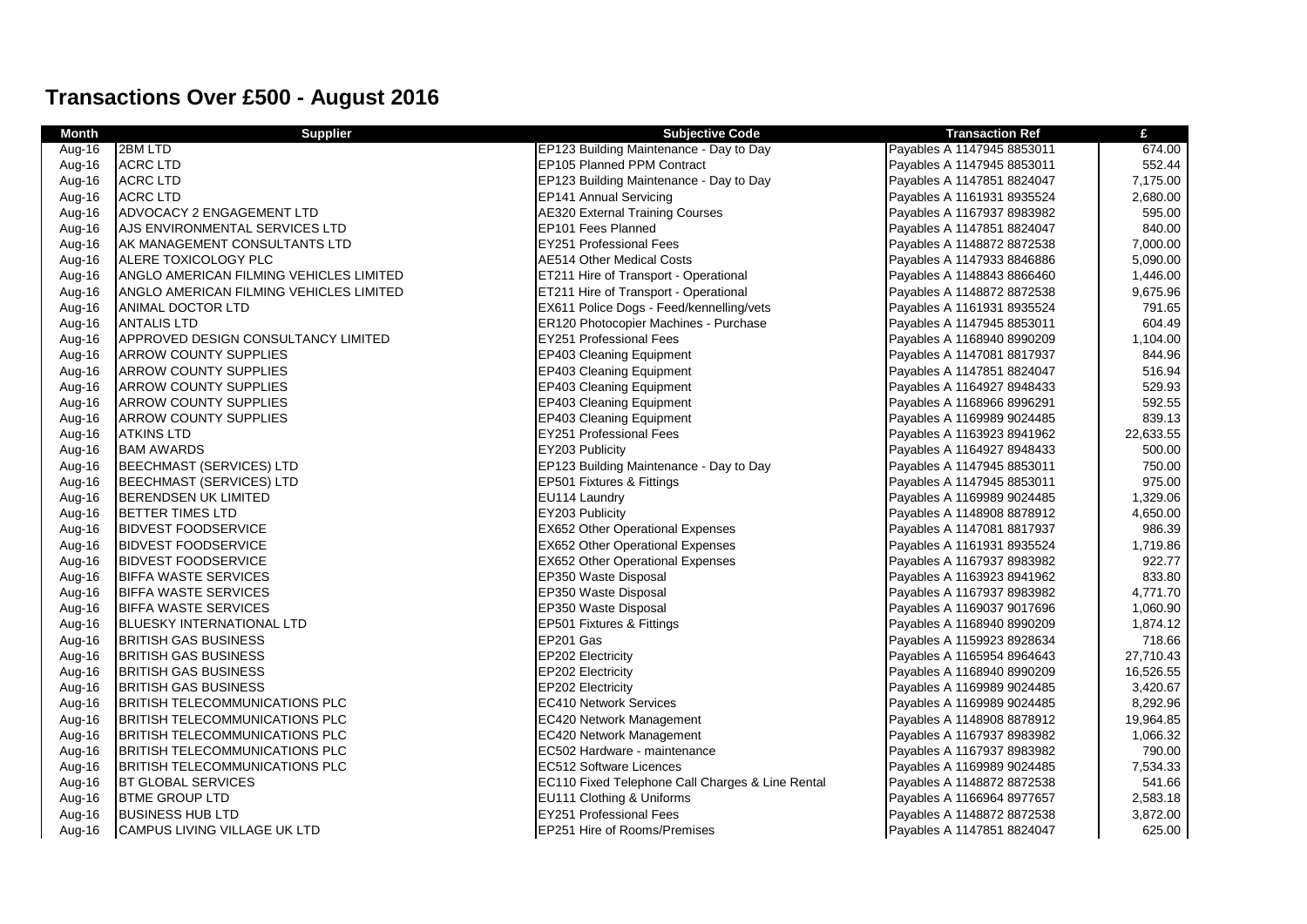Aug-16 CAPITA BUSINESS SERVICES LIMITED **EC511 Software - upgrade** Aug-16 CAPITA BUSINESS SERVICES LIMITED CAPITA BUSINESS SERVICES LIMITED ET455 Public Transport & Parking Payables A 11659 8954703 895 8954703 895 895<br>| EXSO1 Hotel Accommodation Aug-16 CAPITA BUSINESS SERVICES LIMITED Aug-16 CAPITA BUSINESS SERVICES LIMITED **EXECUTES A 1259** EY501 Hotel Accommodation Aug-16 CDW LTD EC501 Hardware - purchase Payables A 1169989 9024485 2,342.93 Aug-16 CDW LTD EC590 Other IT Costs Payables A 1147048 8811764 1,946.78 Aug-16 CDW LTD EC590 Other IT Costs Payables A 1167937 8983982 630.00 Aug-16 CHARLES FELLOWS SUPPLIES LTD **EU111 Clothing & Uniforms**<br>Aug-16 CHILLHIRE Aug-16 CHILLHIRE ET211 Hire of Transport - Operational Aug-16 CINTRA LTD<br>
Aug-16 CITY PRESS LEEDS LTD<br>
ER101 Stationery & Offic Aug-16 CITY PRESS LEEDS LTD ERIC RESOLUTION ERIC RESOLUTION STATISTIC RESOLUTION OF THE RANGE CONSUMABLES A 11 Aug-16 CITY PRESS LEEDS LTD<br>Aug-16 C.IS EVENT SOLUTIONS LTD A 2008 2009 12:000 AF360 Conference & Sen Aug-16 CJS EVENT SOLUTIONS LTD<br>
Aug-16 COMPUTRAD (EUROPE) LTD<br>
Aug-16 COMPUTRAD (EUROPE) LTD COMPUTRAD (EUROPE) LTD Aug-16 COONEEN AT WORK LTD Aug-16 COONEEN AT WORK LTD Clothing & Uniforms Payables A 1166931 8971146 21,171.807<br>Pula-16 COONEEN AT WORK LTD Aug-16 CORONA ENERGY EP201 Gas Payables A 1165954 8964643 5,358.57 Aug-16 CORONA ENERGY EP201 Gas Payables A 1168940 8990209 5,168.65 Aug-16 CREATIVE FLAVOURS EY251 Professional Fees Payables A 1166964 8977657 1,379.90 Aug-16 CROWN PET FOODS LTD EX652 Other Operational Expenses Aug-16 CUBIC TRANSPORTATION SYSTEMS (ITMS) LTD **EX652** Other Operational Expenses Aug-16 CYBERSPACE SOLUTIONS LTD<br>Aug-16 DERBYSHIRE AND NOTTINGHAMSHIRE LOO HIRE **Payable State A 1163** EX652 Other Operational Expenses Aug-16 DERBYSHIRE AND NOTTINGHAMSHIRE LOO HIRE<br>Aug-16 OR RAI PH SAMPSON Aug-16 DR RALPH SAMPSON AE514 Other Medical Costs Aug-16 DR RALPH SAMPSON AE514 Other Medical Costs Payables A 1164927 8948433 3,092.70 Aug-16 |DR RALPH SAMPSON AE514 Other Medical Costs 1,824.00 Aug-16 DR RALPH SAMPSON ES140 Doctors Statements Payables A 1169989 9024485 703.80 Aug-16 DR ROGER DG MALCOMSON Aug-16 DR ROGER DG MALCOMSON EF110 Pathologists Fees<br>Aug-16 DR SALLY WOOD Aug-16 DR SALLY WOOD ES140 Doctors Statements Aug-16 DRAINSCAN EP123 Building Maintenance - Day to Day<br>Aug-16 DURHAM POLICE AND CRIME COMMISSIONER EQ110 Contract Catering Aug-16 DURHAM POLICE AND CRIME COMMISSIONER Aug-16 EDF ENERGY CUSTOMERS PLC<br>
Aug-16 EDF ENERGY CUSTOMERS PLC<br>
EP202 Electricity Aug-16 EDF ENERGY CUSTOMERS PLC Aug-16 ELLIOTT GROUP LTD EP501 Fixtures & Fittings Aug-16 ELLIOTT GROUP LTD<br>Aug-16 ENTERPRISE RENT-A-CAR (UK) LTD **EXAMPLE A 11649** ET211 Hire of Transport - Operational Aug-16 **ENTERPRISE RENT-A-CAR (UK) LTD** Aug-16 ENVIROENERGY (NOTTINGHAM) LTD EP204 Other Energy Costs Aug-16 ENVIRONMENTAL SCIENTIFICS GROUP LIMITED EF120 Forensic Analysis Aug-16 ENVIRONMENTAL SCIENTIFICS GROUP LIMITED EF120 Forensic Analysis Aug-16 ENVIRONTEC LTD EX652 Other Operational Expenses Payables A 1147851 8824047 1,200.00 Aug-16 EPAY LTD **EFAY LTD** EF130 Electronic Forensics Aug-16 EVERYTHING EVERYWHERE LTD EXAMPLE AND REC130 Mobile Phone Call Charges & Contract Cost Aug-16 EVERYTHING EVERYWHERE LTD EXAMPLE REFORE THE SAME COST PROPERTY RESERVE A 12 SOUTIGE A 1167938 Aug-16 FIRE SAFETY SERVICES EXAMPLE A 10-16 RY251 Professional Fees Aug-16 FIRE SAFETY SERVICES EXAMPLE THE SAFETY SERVICES PAYABLE SAFETY SERVICES Aug-16 FORCE INFORMATION SYSTEMS LTD EC512 Software Licences Aug-16 FWP MECHANICAL LTD **EP123 Building Maintenance - Day to Day** 

 $FU111$  Clothing & Uniforms

| Payables A 1166964 8977657 | 26,199.00 |
|----------------------------|-----------|
| Payables A 1165935 8954702 | 4,410.95  |
| Payables A 1147963 8859212 | 4,808.25  |
| Payables A 1159923 8928634 | 4,586.95  |
| Payables A 1169989 9024485 | 2,342.93  |
| Payables A 1147048 8811764 | 1,946.78  |
| Payables A 1167937 8983982 | 630.00    |
| Payables A 1166931 8971146 | 1,000.00  |
| Payables A 1164927 8948433 | 518.00    |
| Payables A 1169989 9024485 | 35,408.13 |
| Payables A 1148872 8872538 | 1,780.00  |
| Payables A 1167937 8983982 | 554.00    |
| Payables A 1167937 8983982 | 750.00    |
| Payables A 1147896 8830749 | 1,600.00  |
| Payables A 1166931 8971146 | 21,774.80 |
| Payables A 1169989 9024485 | 17,243.58 |
| Payables A 1165954 8964643 | 5,358.57  |
| Payables A 1168940 8990209 | 5,168.65  |
| Payables A 1166964 8977657 | 1,379.90  |
| Payables A 1168940 8990209 | 602.20    |
| Payables A 1147851 8824047 | 16,250.00 |
| Payables A 1163923 8941962 | 6,602.50  |
| Payables A 1147915 8836832 | 1,400.00  |
| Payables A 1159923 8928634 | 2,284.80  |
| Payables A 1164927 8948433 | 3,092.70  |
| Payables A 1165954 8964643 | 1,824.00  |
| Payables A 1169989 9024485 | 703.80    |
| Payables A 1147945 8853011 | 750.00    |
| Payables A 1148908 8878912 | 960.00    |
| Payables A 1168940 8990209 | 688.00    |
| Payables A 1165947 8959657 | 12,025.08 |
| Payables A 1159923 8928634 | 34,712.97 |
| Payables A 1169989 9024485 | 2,607.75  |
| Payables A 1148872 8872538 | 1,800.00  |
| Payables A 1164927 8948433 | 608.00    |
| Payables A 1168940 8990209 | 520.93    |
| Payables A 1165935 8954702 | 997.11    |
| Payables A 1147945 8853011 | 7,778.24  |
| Payables A 1166964 8977657 | 5,973.20  |
| Payables A 1147851 8824047 | 1,200.00  |
| Payables A 1148908 8878912 | 766.36    |
| Payables A 1147915 8836832 | 7,832.76  |
| Payables A 1167937 8983982 | 4,529.63  |
| Payables A 1147933 8846886 | 859.27    |
| Payables A 1168940 8990209 | 557.29    |
| Payables A 1147851 8824047 | 20,139.00 |
| Payables A 1164927 8948433 | 1,044.50  |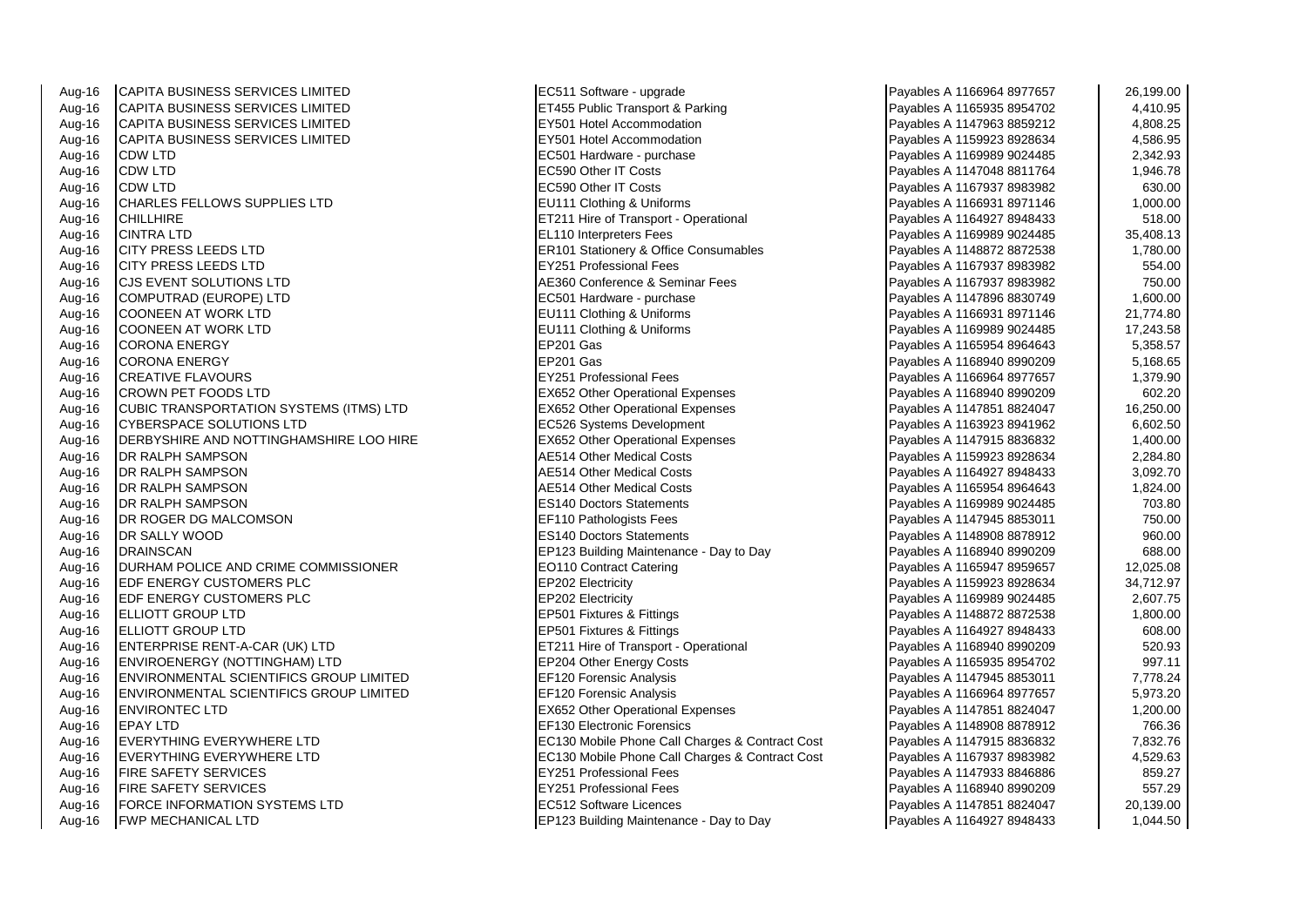| Aug-16 | <b>FWP MECHANICAL LTD</b>                 | EP123 Building Maintenance - Day to Day | Payables A 1169989 9024485 | 889.90     |
|--------|-------------------------------------------|-----------------------------------------|----------------------------|------------|
| Aug-16 | IG2 RECRUITMENT SOLUTIONS LTD             | AE110 Agency / Temp Staff               | Payables A 1148872 8872538 | 2,100.00   |
| Aug-16 | <b>G2 RECRUITMENT SOLUTIONS LTD</b>       | AE110 Agency / Temp Staff               | Payables A 1161931 8935524 | 2,100.00   |
| Aug-16 | <b>GEDLING BOROUGH COUNCIL</b>            | EP302 Council Tax                       | Payables A 1147896 8830749 | 824.40     |
| Aug-16 | <b>GEO HANSON &amp; SONS HUCKNALL LTD</b> | EP123 Building Maintenance - Day to Day | Payables A 1147896 8830749 | 732.68     |
| Aug-16 | GEO HANSON & SONS HUCKNALL LTD            | EP123 Building Maintenance - Day to Day | Payables A 1166964 8977657 | 623.00     |
| Aug-16 | <b>GO 2 TELECOM LTD</b>                   | EC501 Hardware - purchase               | Payables A 1147896 8830749 | 674.02     |
| Aug-16 | <b>GO 2 TELECOM LTD</b>                   | EC501 Hardware - purchase               | Payables A 1147945 8853011 | 743.91     |
| Aug-16 | GOVERNMENT ACTUARYS DEPARTMENT            | <b>EY251 Professional Fees</b>          | Payables A 1148908 8878912 | 5,299.83   |
| Aug-16 | GOVERNMENT LEGAL DEPARTMENT               | EX901 Legal Costs                       | Payables A 1147945 8853011 | 834.10     |
| Aug-16 | HARVEST ENERGY LTD                        | ET191 Diesel                            | Payables A 1163923 8941962 | 13,163.49  |
| Aug-16 | <b>HARVEST ENERGY LTD</b>                 | ET191 Diesel                            | Payables A 1166931 8971146 | 13,186.50  |
| Aug-16 | HARVEST ENERGY LTD                        | ET191 Diesel                            | Payables A 1169037 9017696 | 12,484.10  |
| Aug-16 | HAYS SPECIALIST RECRUITMENT LTD           | AE110 Agency / Temp Staff               | Payables A 1147048 8811764 | 1,944.30   |
| Aug-16 | HAYS SPECIALIST RECRUITMENT LTD           | AE110 Agency / Temp Staff               | Payables A 1165954 8964643 | 968.65     |
| Aug-16 | <b>I</b> HAYS SPECIALIST RECRUITMENT LTD  | AE110 Agency / Temp Staff               | Payables A 1167937 8983982 | 968.65     |
| Aug-16 | HAYS SPECIALIST RECRUITMENT LTD           | AE110 Agency / Temp Staff               | Payables A 1169037 9017696 | 968.65     |
| Aug-16 | HCL TECHNOLOGIES UK LTD                   | <b>EC590 Other IT Costs</b>             | Payables A 1147915 8836832 | 112,500.00 |
| Aug-16 | <b>HENTON &amp; CHATTELL LTD</b>          | EP123 Building Maintenance - Day to Day | Payables A 1169989 9024485 | 1,445.42   |
| Aug-16 | <b>HMCTS</b>                              | <b>EY251 Professional Fees</b>          | Payables A 1147081 8817937 | 15,737.70  |
| Aug-16 | <b>HMCTS</b>                              | <b>EY251 Professional Fees</b>          | Payables A 1148908 8878912 | 7,419.11   |
| Aug-16 | <b>HMCTS</b>                              | <b>EY251 Professional Fees</b>          | Payables A 1169989 9024485 | 7,419.11   |
| Aug-16 | <b>HOME OFFICE</b>                        | EC526 Systems Development               | Payables A 1148843 8866460 | 10,735.20  |
| Aug-16 | <b>HUTCHISON 3G LIMITED</b>               | EC160 Other Voice & Data                | Payables A 1159923 8928634 | 688.13     |
| Aug-16 | <b>IWS</b>                                | EP105 Planned PPM Contract              | Payables A 1148908 8878912 | 663.84     |
| Aug-16 | <b>JACKSON LIFT SERVICES LTD</b>          | <b>EP501 Fixtures &amp; Fittings</b>    | Payables A 1147933 8846886 | 690.00     |
| Aug-16 | JOCKEY CLUB RACECOURSES LTD               | EO110 Contract Catering                 | Payables A 1163923 8941962 | 4,668.36   |
| Aug-16 | KEY FORENSIC SERVICES LTD                 | <b>EF120 Forensic Analysis</b>          | Payables A 1147915 8836832 | 36,928.54  |
| Aug-16 | <b>KEY FORENSIC SERVICES LTD</b>          | EF120 Forensic Analysis                 | Payables A 1147945 8853011 | 2,082.60   |
| Aug-16 | <b>KEY FORENSIC SERVICES LTD</b>          | EF120 Forensic Analysis                 | Payables A 1169037 9017696 | 33,528.13  |
| Aug-16 | <b>KEY FORENSIC SERVICES LTD</b>          | EF150 DNA Sampling                      | Payables A 1147945 8853011 | 9,897.28   |
| Aug-16 | KIER BUSINESS SERVICES LTD                | EY251 Professional Fees                 | Payables A 1147915 8836832 | 8,975.00   |
| Aug-16 | KIER BUSINESS SERVICES LTD                | <b>EY251 Professional Fees</b>          | Payables A 1148872 8872538 | 8,690.00   |
| Aug-16 | KIER BUSINESS SERVICES LTD                | <b>EY251 Professional Fees</b>          | Payables A 1165935 8954702 | 8,975.00   |
| Aug-16 | KINGS SECURITY SYSTEMS LTD                | <b>EP102 Planned Maintenance</b>        | Payables A 1148872 8872538 | 6,854.00   |
| Aug-16 | <b>KPMG LLP</b>                           | EA110 External Audit Fee                | Payables A 1165935 8954702 | 12,555.00  |
| Aug-16 | KUSTOM GARAGE EQUIPMENT LTD               | AE110 Agency / Temp Staff               | Payables A 1147081 8817937 | 4,196.15   |
| Aug-16 | LAMBERT SMITH HAMPTON LTD                 | <b>EY251 Professional Fees</b>          | Payables A 1167937 8983982 | 4,738.39   |
| Aug-16 | LAMBERT SMITH HAMPTON LTD                 | EY251 Professional Fees                 | Payables A 1168966 8996291 | 6,793.75   |
| Aug-16 | LANGUAGE LINE SOLUTIONS                   | <b>EL110 Interpreters Fees</b>          | Payables A 1169989 9024485 | 4,947.68   |
| Aug-16 | <b>LGC LTD</b>                            | <b>EF120 Forensic Analysis</b>          | Payables A 1147048 8811764 | 1,033.05   |
| Aug-16 | LGC LTD                                   | <b>EF120 Forensic Analysis</b>          | Payables A 1166964 8977657 | 3,526.68   |
| Aug-16 | LGC LTD                                   | EF150 DNA Sampling                      | Payables A 1147048 8811764 | 9,253.32   |
| Aug-16 | LIFE SKILLS EDUCATION CIC                 | EY380 Grants to Voluntary Bodies        | Payables A 1168966 8996291 | 5,000.00   |
| Aug-16 | LIFT & ENGINEERING SERVICES LTD           | EP102 Planned Maintenance               | Payables A 1147851 8824047 | 627.05     |
| Aug-16 | LOCAL WORLD LTD                           | EY203 Publicity                         | Payables A 1159923 8928634 | 1,000.00   |
| Aug-16 | LYRECO OFFICE PRODUCTS                    | ER101 Stationery & Office Consumables   | Payables A 1147915 8836832 | 600.16     |

| Payables A 1169989 9024485 | 889.90     |
|----------------------------|------------|
| Payables A 1148872 8872538 | 2,100.00   |
| Payables A 1161931 8935524 | 2,100.00   |
| Payables A 1147896 8830749 | 824.40     |
| Payables A 1147896 8830749 | 732.68     |
| Payables A 1166964 8977657 | 623.00     |
| Payables A 1147896 8830749 | 674.02     |
| Payables A 1147945 8853011 | 743.91     |
| Payables A 1148908 8878912 | 5,299.83   |
| Payables A 1147945 8853011 | 834.10     |
| Payables A 1163923 8941962 | 13,163.49  |
| Payables A 1166931 8971146 | 13,186.50  |
| Payables A 1169037 9017696 | 12,484.10  |
| Payables A 1147048 8811764 | 1,944.30   |
| Payables A 1165954 8964643 | 968.65     |
| Payables A 1167937 8983982 | 968.65     |
| Payables A 1169037 9017696 | 968.65     |
| Payables A 1147915 8836832 | 112,500.00 |
| Payables A 1169989 9024485 | 1,445.42   |
| Payables A 1147081 8817937 | 15,737.70  |
| Payables A 1148908 8878912 | 7,419.11   |
| Payables A 1169989 9024485 | 7,419.11   |
| Payables A 1148843 8866460 | 10,735.20  |
| Payables A 1159923 8928634 | 688.13     |
| Payables A 1148908 8878912 | 663.84     |
| Payables A 1147933 8846886 | 690.00     |
| Payables A 1163923 8941962 | 4,668.36   |
| Payables A 1147915 8836832 | 36,928.54  |
| Payables A 1147945 8853011 | 2,082.60   |
| Payables A 1169037 9017696 | 33,528.13  |
| Payables A 1147945 8853011 | 9,897.28   |
| Payables A 1147915 8836832 | 8,975.00   |
| Payables A 1148872 8872538 | 8,690.00   |
| Payables A 1165935 8954702 | 8,975.00   |
| Payables A 1148872 8872538 | 6,854.00   |
| Payables A 1165935 8954702 | 12,555.00  |
| Payables A 1147081 8817937 | 4,196.15   |
| Payables A 1167937 8983982 | 4,738.39   |
| Payables A 1168966 8996291 | 6,793.75   |
| Payables A 1169989 9024485 | 4,947.68   |
| Payables A 1147048 8811764 | 1,033.05   |
| Payables A 1166964 8977657 | 3,526.68   |
| Payables A 1147048 8811764 | 9,253.32   |
| Payables A 1168966 8996291 | 5,000.00   |
| Payables A 1147851 8824047 | 627.05     |
| Payables A 1159923 8928634 | 1,000.00   |
| Pavables A 1147915 8836832 | 600.16     |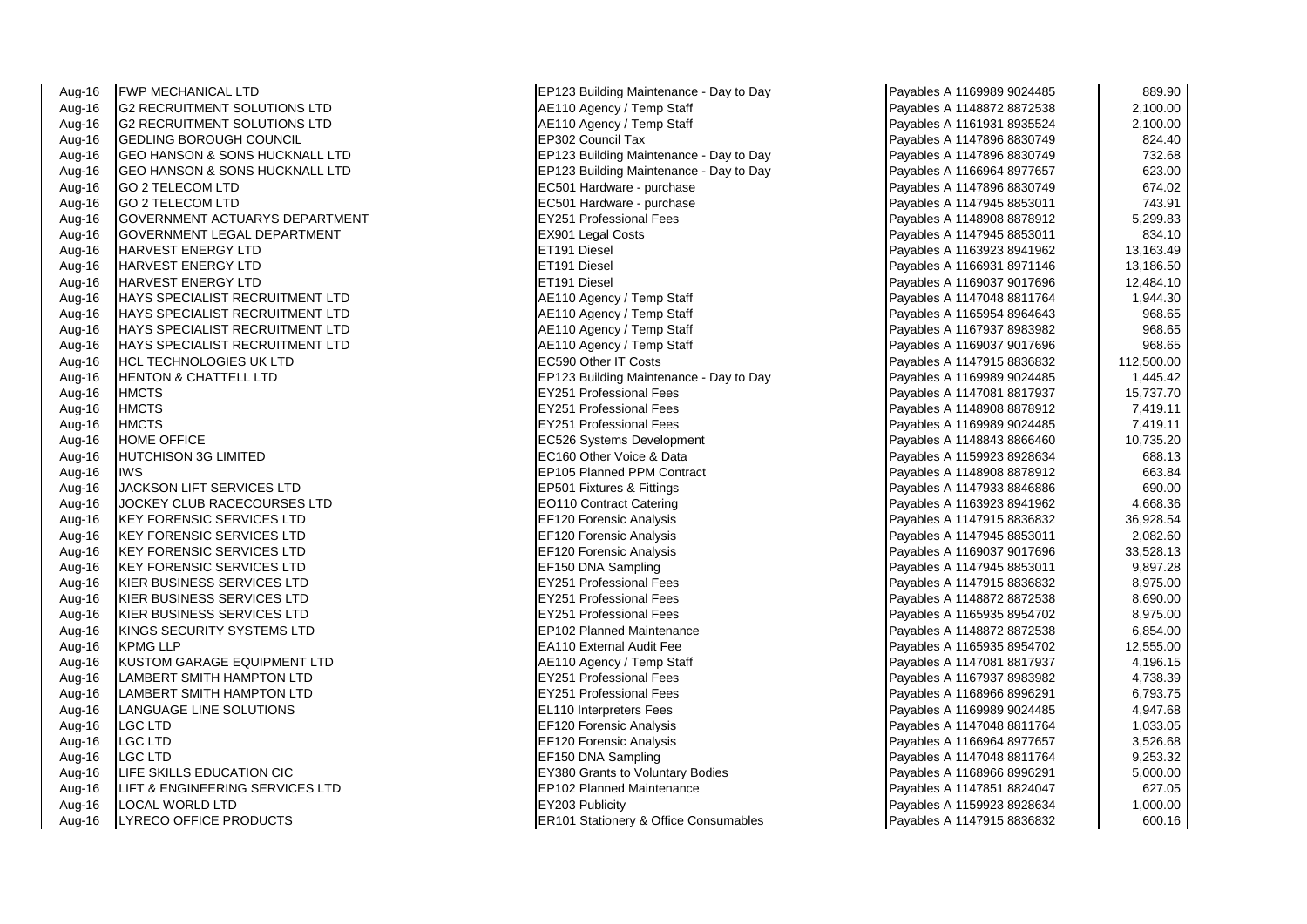Aug-16 LYRECO OFFICE PRODUCTS **ERICO CONSUMING STATISTIC CONSUMERER**<br>Aug-16 LYRECO OFFICE PRODUCTS **ERICO STATISTIC REGISTER** LYRECO OFFICE PRODUCTS ERIC ERIC PAYABLES ERICLE PAYABLES PAYABLES PAYABLES PAYABLES PAYABLES A 1148908 887891 Aug-16 LYRECO OFFICE PRODUCTS ERIC RESOLUTION RESOLUTION NET RANGER AND RESOLUTION OF THE PAYABLES PAYABLES A N Aug-16 LYRECO OFFICE PRODUCTS ER101 Stationery & Office Consumables Aug-16 MACILDOWIE ASSOCIATES LTD EY251 Professional Fees Payables A 1147915 8836832 17,050.00 Aug-16 MACILDOWIE ASSOCIATES LTD<br>Aug-16 MACILDOWIE ASSOCIATES LTD EXAMPLE TO THE RESSIONAL FEES PROfessional Fees Aug-16 MACILDOWIE ASSOCIATES LTD **EXECUTES A 1163923** EY251 Professional Fees Payable A 1163923 8941962 9,900.000<br>Aug-16 MACILDOWIE ASSOCIATES LTD Aug-16 MACILDOWIE ASSOCIATES LTD<br>Aug-16 MACILDOWIE ASSOCIATES LTD EXAMPLE TO THE RESSIONAL FEES PROfessional Fees Aug-16 MACILDOWIE ASSOCIATES LTD Aug-16 MACILDOWIE ASSOCIATES LTD **EXAMPLE 1998.** EY251 Professional Fees<br>Aug-16 MACILDOWIE ASSOCIATES LTD **EXAMPLE 1,939.969.969.969.969.9693.9693.9693.969** Aug-16 MACILDOWIE ASSOCIATES LTD Aug-16 MACOI LTD EY251 Professional Fees Payables A 1166964 8977657 4,074.84 Aug-16 MAZARS LLP EA111 Internal Audit Fee Payables A 1148908 8878912 3,537.60 Aug-16 MICHAEL PAGE RECRUITMENT LTD Annual Action Agency / Temp Staff Aug-16 MICHAEL PAGE RECRUITMENT LTD<br>Aug-16 MICHAFI PAGE RECRUITMENT I TD MICHAEL PAGE RECRUITMENT LTD Aug-16 MISCO UK LTD **ECS01** Hardware - purchase Payables A 1164927 894843 1,066.574 Aug-16 MISCO UK LTD EC502 Hardware - maintenance Payables A 1147048 8811764 2,028.70 Aug-16 MISTERTON PARISH COUNCIL **EXAMPLE 1999** EY251 Professional Fees Aug-16 MITIE CLEANING & SUPPORT SERVICES LTD EP401 Contract Cleaning Aug-16 MIVEN LTD EP253 Service Charge Payables A 1148872 8872538 85,748.76 Aug-16 MLL TELECOM **EC420** Network Management Aug-16 MPC SERVICES (UK) LTD<br>Aug-16 MSM ENVIRONMENTAL SERVICES LTD EXAGREE REP205 Water Services / Rates Aug-16 MSM ENVIRONMENTAL SERVICES LTD Aug-16 NATIONAL CRIME AGENCY EXAMPLE A 1168940 8990201 12091 8990209 2,400.0009 2,400.0009 2,400.000 899020 89 Aug-16 NATIONAL MONITORING EP451 Intruder Alarms Payables A 1147896 8830749 5,286.82 Aug-16 NATIONAL POLICE AID CONVOYS EP205 Water Services / Rates Aug-16 **INATIONAL POLICE ESTATES GROUP** EX251 Professional Fees Aug-16 NETCALL TELECOM LTD EXAMPLE 2001 12 116696 12076 12087 1209764 89787 12087 1209764 89787 1207657 36,911 Aug-16 NIELSEN CHEMICALS<br>Aug-16 NMK RUSINESS SOLUTIONS LTD EXAMPLE PAYABLE PROPERSIONAL FORM Aug-16 **NMK BUSINESS SOLUTIONS LTD** Aug-16 NORTHGATE VEHICLE HIRE LTD ETAIL RESERVE TRANSPORT RESERVED TO PAYABLE TRANSPORT - Operational Aug-16 NOTTINGHAM CITY COUNCIL **EXAMPLE A 1148 814887 121487 121487 8888** EY251 Professional Fees Aug-16 NOTTINGHAM CITY TRANSPORT LTD EXAMPLE PROPERTY FOR STATE PROPERTY A 149-16 Aug-16 NOTTINGHAM PARK ESTATE<br>Aug-16 NOTTINGHAMSHIRE COUNTY COUNCIL EXTREM PASS Rent PAGE A 11649 Aug-16 NOTTINGHAMSHIRE COUNTY COUNCIL Aug-16 NOTTINGHAMSHIRE COUNTY COUNCIL EXAGO Other PA Grants Review of the TAG 11669 Payables A 11669<br>Aug-16 NOTTINGHAMSHIRE FIRE SAFETY LTD Aug-16 NOTTINGHAMSHIRE FIRE SAFETY LTD Aug-16 NOTTINGHAMSHIRE FIRE SAFETY LTD EXAMPLE RAND REXAMPLE RAND Specialist Operational Equipment Aug-16 NOTTINGHAMSHIRE FIRE SAFETY LTD EX410 Specialist Operational Equipment<br>Aug-16 ORBIS PROTECT I TD Aug-16 ORBIS PROTECT LTD EP401 Contract Cleaning Payables A 1147851 8824047 595.00 Aug-16 **ORBIS PROTECT LTD EXAMPLE 2008 89548935 895470 665.000 FEP401 Contract Cleaning** Aug-16 ORBIS PROTECT LTD ET103 Vehicles - Spares Aug-16 ORBIS PROTECT LTD ET170 Vehicle Cleaning Payables A 1147896 8830749 710.00 Aug-16 ORBIS PROTECT LTD **ET170** Vehicle Cleaning Payables A 1165935 895470 5950 895470 595470 550.000 550.000 Aug-16 ORCHID CELLMARK LTD EF150 DNA Sampling Aug-16 ORCHID CELLMARK LTD EF150 DNA Sampling

| Payables A 1148843 8866460 | 509.19     |
|----------------------------|------------|
| Payables A 1148908 8878912 | 673.83     |
| Payables A 1165935 8954702 | 707.46     |
| Payables A 1167937 8983982 | 532.97     |
| Payables A 1147915 8836832 | 17,050.00  |
| Payables A 1147963 8859212 | 8,250.00   |
| Payables A 1163923 8941962 | 9,900.00   |
| Payables A 1165935 8954702 | 861.76     |
| Payables A 1165947 8959657 | 8,777.20   |
| Payables A 1166931 8971146 | 1,938.96   |
| Payables A 1169989 9024485 | 1,077.20   |
| Payables A 1166964 8977657 | 4,074.84   |
| Payables A 1148908 8878912 | 3,537.60   |
| Payables A 1148843 8866460 | 2,541.69   |
| Payables A 1168966 8996291 | 574.44     |
| Payables A 1147963 8859212 | 18,280.00  |
| Payables A 1164927 8948433 | 1,066.55   |
| Payables A 1147048 8811764 | 2,028.70   |
| Payables A 1147945 8853011 | 795.76     |
| Payables A 1163923 8941962 | 44,793.84  |
| Payables A 1148872 8872538 | 85,748.76  |
| Payables A 1147851 8824047 | 2,563.50   |
| Payables A 1148908 8878912 | 553.50     |
| Payables A 1165935 8954702 | 1,536.67   |
| Payables A 1168940 8990209 | 2,340.00   |
| Payables A 1147896 8830749 | 5,286.82   |
| Payables A 1163923 8941962 | 1,807.58   |
| Payables A 1165935 8954702 | 1,500.00   |
| Payables A 1166964 8977657 | 36,911.00  |
| Payables A 1166964 8977657 | 717.17     |
| Payables A 1165954 8964643 | 2,176.31   |
| Payables A 1147896 8830749 | 789.00     |
| Payables A 1148872 8872538 | 61,000.00  |
| Payables A 1148843 8866460 | 1,572.00   |
| Payables A 1164927 8948433 | 1,750.00   |
| Payables A 1163923 8941962 | 303,253.84 |
| Payables A 1166931 8971146 | 84,711.49  |
| Payables A 1147048 8811764 | 2,500.00   |
| Payables A 1148843 8866460 | 540.23     |
| Payables A 1148908 8878912 | 695.68     |
| Payables A 1147851 8824047 | 595.00     |
| Payables A 1165935 8954702 | 665.00     |
| Payables A 1165935 8954702 | 625.00     |
| Payables A 1147896 8830749 | 710.00     |
| Payables A 1165935 8954702 | 550.00     |
| Payables A 1147851 8824047 | 10,755.00  |
| Payables A 1147896 8830749 | 14,600.50  |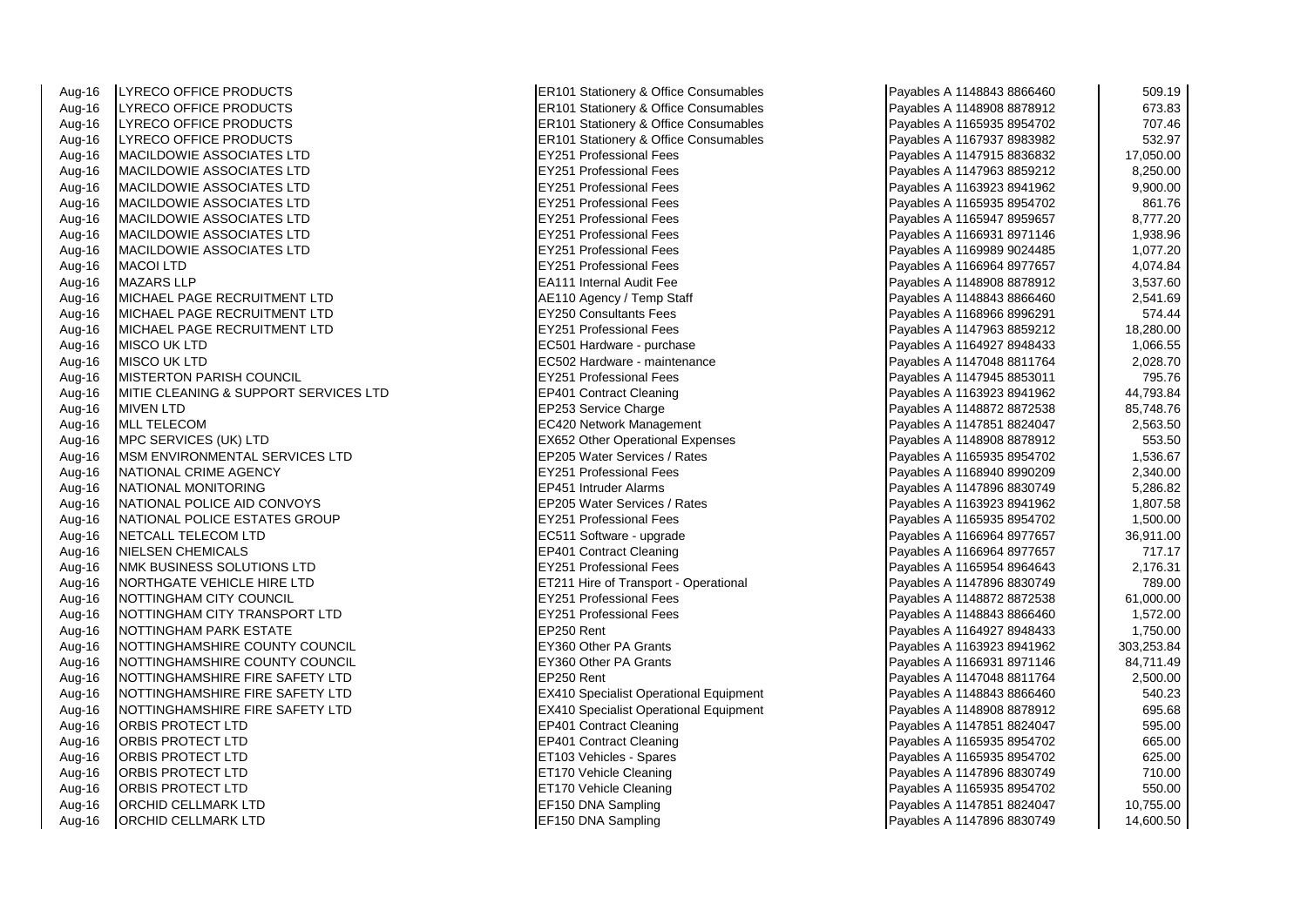Aug-16 ORCHID CELLMARK LTD EF150 DNA Sampling Payables A 1165935 8954702 15,189.00 Aug-16 ORCHID CELLMARK LTD<br>Aug-16 ORCHID CELLMARK LTD A 1166966 897766 89786 89786 89786 89786 89786 89786 89786 Aug-16 ORCHID CELLMARK LTD **EXAMPLES A 1169037 9018** EF150 DNA Sampling Aug-16 PAGE EXECUTIVE EY251 Professional Fees Payables A 1165947 8959657 13,710.00 Aug-16 PAYPOINT PLC EY251 Professional Fees Payables A 1165935 8954702 500.00 Aug-16 PAYPOINT PLC EY251 Professional Fees Payables A 1166964 8977657 625.00 Aug-16 PERSONNEL HYGIENE SERVICES LTD **EP350 Waste Disposal** Report of the Payardous Waster A 11470 881797 2,093.4<br>Aug-16 PERSONNEL HYGIENE SERVICES LTD Aug-16 PERSONNEL HYGIENE SERVICES LTD<br>Aug-16 PHOENIX SOFTWARE LTD Aug-16 PHOENIX SOFTWARE LTD EC512 Software Licences Payables A 1147945 8853011 27,846.80 Aug-16 PHOENIX SOFTWARE LTD EC512 Software Licences Aug-16 PHOENIX SOFTWARE LTD **EXECUTE 2003 EC526** Systems Development Aug-16 PHOENIX SOFTWARE LTD<br>Aug-16 PITMAN TRAINING CENTRE FOR THE SAME RESPONSIVE A 1166931 BATTAINING A 1166931 8971146 320.2011 Aug-16 PITMAN TRAINING CENTRE AUGUST 2008 AE320 External Training Courses Aug-16 PITMEY BOWES LTD Aug-16 PITNEY BOWES LTD EC310 Postage Costs Payables A 1164927 8948433 2,306.28 Aug-16 POLICE AND CRIME COMMISSIONER FOR CHESHIRE **EX251 Professional Fees**<br>Aug-16 POLICE AND CRIME COMMISSIONER FOR CLEVELAND POLICE AND CRIME COMMISSIONER FOR CLEVELAND Aug-16 POLICE AND CRIME COMMISSIONER FOR CUMBRIA **ELIZE** 120 Mutual Aid Aug-16 POLICE AND CRIME COMMISSIONER FOR DERBYSHIRE **EX901 Legal Costs** POLICE AND CRIME COMMISSIONER FOR GREATER MANCHESTER A 16696 External Training Courses POLICE AND CRIME COMMISSIONER FOR GREATER MANCHESTER Aug-16 POLICE AND CRIME COMMISSIONER FOR GWENT **AE320** External Training Courses **Payable A 1166**<br>Aug-16 POLICE AND CRIME COMMISSIONER FOR HERTFORDSHIRE Aug-16 POLICE AND CRIME COMMISSIONER FOR HERTFORDSHIRE Aug-16 POLICE AND CRIME COMMISSIONER FOR LEICESTERSHIRE **E**J190 Other Partnerships Aug-16 POLICE AND CRIME COMMISSIONER FOR NORTHAMPTONSHIRE **E**J190 Other Partnerships Aug-16 POLICE AND CRIME COMMISSIONER FOR NORTHUMBRIA **ALCO** AE320 External Training Courses Aug-16 POLICE AND CRIME COMMISSIONER FOR WEST YORKSHIRE EJ120 Mutual Aid<br>Aug-16 POLICE SUPERINTENDANTS ASSOCIATION OF ENGLAND & WALES EY501 Hotel Accommodation Aug-16 **POLICE SUPERINTENDANTS ASSOCIATION OF ENGLAND & WALES** Aug-16 PROACTIS GROUP LTD AES20 External Training Courses Payables A 1166920 External Training Courses Aug-16 PROF S AL-SARRAJ EF110 Pathologists Fees Aug-16 QA LTD **AUGUST ACCOUNTED ACCOUNT AE320** External Training Courses Aug-16 QA LTD<br>Aug-16 QA LTD AE320 External Training Courses Payables A 11679 89839 89839 89839 89839 89839 89839 Aug-16 QA LTD **EC510** Software - purchase Payable Aug-16 **Blue A 114794 EC510** Software - purchase Aug-16 RECOVERY MANAGEMENT SERVICES LTD EX750 Vehicle Recovery Costs Aug-16 RECOVERY MANAGEMENT SERVICES LTD **EXXISO** Vehicle Recovery Costs Aug-16 REED SPECIALIST RECRUITMENT LTD ALGO AGENCY / Temp Staff Payables A 11470 Agency / Temp Staff Aug-16 REED SPECIALIST RECRUITMENT LTD <br>Aug-16 REED SPECIALIST RECRUITMENT LTD Aug-16 AE110 Agency / Temp Staff Aug-16 REED SPECIALIST RECRUITMENT LTD Aug-16 REED SPECIALIST RECRUITMENT LTD <br>Aug-16 REED SPECIALIST RECRUITMENT LTD AGENCY / Temp Staff Aug-16 REED SPECIALIST RECRUITMENT LTD Aug-16 REED SPECIALIST RECRUITMENT LTD A 1165931 AE110 Agency / Temp Staff Aug-16 REED SPECIALIST RECRUITMENT LTD <br>Aug-16 REED SPECIALIST RECRUITMENT LTD AGENCY Temp Staff Payables A 110 Agency / Temp Staff Aug-16 REED SPECIALIST RECRUITMENT LTD Aug-16 REED SPECIALIST RECRUITMENT LTD ALL ALL ALL AGE110 Agency / Temp Staff Aug-16 REED SPECIALIST RECRUITMENT LTD A 11699 AE110 Agency / Temp Staff Aug-16 REED SPECIALIST RECRUITMENT LTD EXAMPLE RESERVES REPORTS TO RESERVE THE RESERVE RECRUITMENT LTD Aug-16 REED SPECIALIST RECRUITMENT LTD EXAMPLE REFORM THE RESIDENT RECRUITMENT LTD Aug-16 REED SPECIALIST RECRUITMENT LTD EXAMPLE RESERVES REPORTS A 149-16 Professional Fees Aug-16 REED SPECIALIST RECRUITMENT LTD **EXAMPLE 1999 EX251 Professional Fees** 

| Payables A 1165935 8954702 | 15,189.00  |
|----------------------------|------------|
| Payables A 1166964 8977657 | 7,423.50   |
| Payables A 1169037 9017696 | 6,147.00   |
| Payables A 1165947 8959657 | 13,710.00  |
| Payables A 1165935 8954702 | 500.00     |
| Payables A 1166964 8977657 | 625.00     |
| Payables A 1147081 8817937 | 2,093.43   |
| Payables A 1166964 8977657 | 2,133.25   |
| Payables A 1147945 8853011 | 27,846.80  |
| Payables A 1165935 8954702 | 241,931.89 |
| Payables A 1169989 9024485 | 7,690.00   |
| Payables A 1166931 8971146 | 3,236.20   |
| Payables A 1163923 8941962 | 600.00     |
| Payables A 1164927 8948433 | 2,306.28   |
| Payables A 1163923 8941962 | 570,331.16 |
| Payables A 1169989 9024485 | 4,620.88   |
| Payables A 1169989 9024485 | 7,294.57   |
| Payables A 1166964 8977657 | 3,705.60   |
| Payables A 1148843 8866460 | 2,200.00   |
| Payables A 1166931 8971146 | 1,180.00   |
| Payables A 1148872 8872538 | 1,749.00   |
| Payables A 1147048 8811764 | 43,960.98  |
| Payables A 1168966 8996291 | 2,353.00   |
| Payables A 1148872 8872538 | 2,200.00   |
| Payables A 1169989 9024485 | 1,006.27   |
| Payables A 1147963 8859212 | 1,140.00   |
| Payables A 1166931 8971146 | 1,582.36   |
| Payables A 1164927 8948433 | 4,000.00   |
| Payables A 1147945 8853011 | 1,839.20   |
| Payables A 1167937 8983982 | 4,149.75   |
| Payables A 1147945 8853011 | 1,869.00   |
| Payables A 1147963 8859212 | 4,475.00   |
| Payables A 1165954 8964643 | 7,580.00   |
| Payables A 1147048 8811764 | 4,234.00   |
| Payables A 1147963 8859212 | 9,443.42   |
| Payables A 1161931 8935524 | 7,999.49   |
| Payables A 1163923 8941962 | 8,916.78   |
| Payables A 1164927 8948433 | 9,161.58   |
| Payables A 1165935 8954702 | 1,117.00   |
| Payables A 1165954 8964643 | 1,117.00   |
| Payables A 1166964 8977657 | 7,953.03   |
| Payables A 1169037 9017696 | 1,117.00   |
| Payables A 1169989 9024485 | 1,005.30   |
| Payables A 1147048 8811764 | 2,000.00   |
| Payables A 1165935 8954702 | 2,000.00   |
| Payables A 1169037 9017696 | 4,000.00   |
| Payables A 1169989 9024485 | 2,000.00   |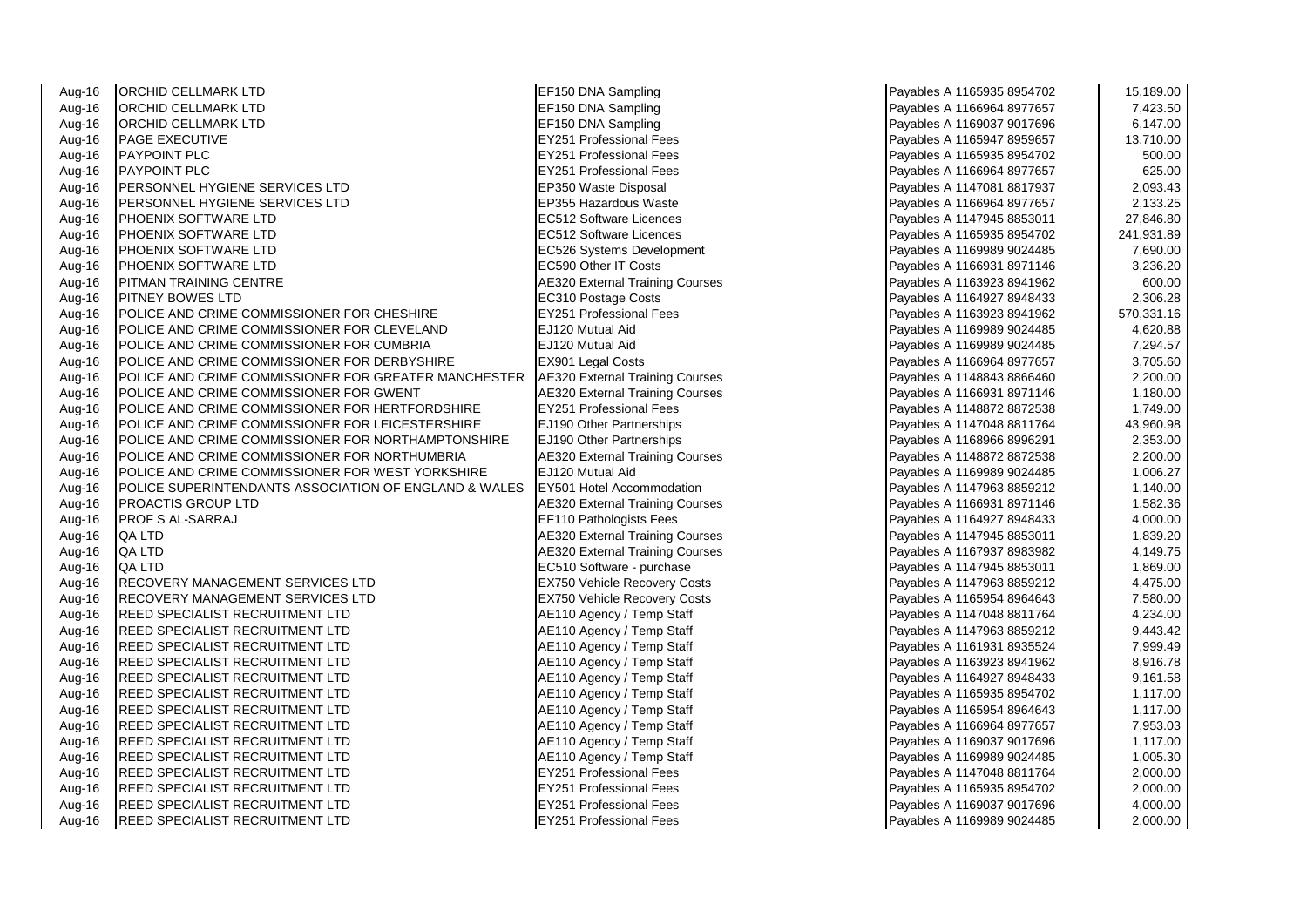| Aug-16                             | <b>IRELIANCE HIGH TECH LTD</b>            | EP121 Reactive Maintenance                      | Payables A 1166964 8977657 | 735.90    |
|------------------------------------|-------------------------------------------|-------------------------------------------------|----------------------------|-----------|
| Aug-16                             | <b>RELIANCE HIGH TECH LTD</b>             | EP123 Building Maintenance - Day to Day         | Payables A 1148908 8878912 | 1,007.60  |
| Aug-16                             | <b>RELIANCE HIGH TECH LTD</b>             | EP123 Building Maintenance - Day to Day         | Payables A 1165935 8954702 | 1,599.40  |
| Aug-16                             | <b>RELIANCE HIGH TECH LTD</b>             | EP123 Building Maintenance - Day to Day         | Payables A 1166964 8977657 | 3,776.75  |
| Aug-16                             | <b>RELIANCE HIGH TECH LTD</b>             | EP123 Building Maintenance - Day to Day         | Payables A 1169989 9024485 | 721.20    |
| Aug-16                             | <b>REMEDI</b>                             | <b>EY251 Professional Fees</b>                  | Payables A 1168966 8996291 | 11,676.28 |
| Aug-16                             | <b>REMEDI</b>                             | EY380 Grants to Voluntary Bodies                | Payables A 1165935 8954702 | 14,262.75 |
| Aug-16                             | <b>RICOH UK LTD</b>                       | ER121 Photocopier Machines Running Costs        | Payables A 1159923 8928634 | 865.46    |
| Aug-16                             | <b>RICOH UK LTD</b>                       | ER122 Photocopier Machines - (Click) Charges    | Payables A 1159923 8928634 | 14,909.98 |
| Aug-16                             | ROYAL MAIL GROUP PLC                      | EC310 Postage Costs                             | Payables A 1159923 8928634 | 5,751.30  |
| Aug-16                             | ROYAL MAIL GROUP PLC                      | EC310 Postage Costs                             | Payables A 1168966 8996291 | 4,669.08  |
| Aug-16                             | ROYAL MAIL GROUP PLC                      | EC310 Postage Costs                             | Payables A 1169989 9024485 | 4,555.55  |
| Aug-16                             | <b>RUSSELL RICHARDSON &amp; SONS LTD</b>  | EP350 Waste Disposal                            | Payables A 1147915 8836832 | 1,525.50  |
| Aug-16                             | SAADIAN TECHNOLOGIES UK LTD               | EC512 Software Licences                         | Payables A 1169989 9024485 | 96,580.00 |
| Aug-16                             | <b>SEPURA LTD</b>                         | EC210 Radio / Airwave - Equipment               | Payables A 1163923 8941962 | 1,500.00  |
| Aug-16                             | SHERWOOD PINES CYCLE CENTRE               | ET150 Bicycle Repairs & Maintenance             | Payables A 1167937 8983982 | 3,859.71  |
| Aug-16                             | <b>SLATER &amp; GORDON UK LLP</b>         | <b>EX901 Legal Costs</b>                        | Payables A 1166964 8977657 | 1,000.00  |
| Aug-16                             | <b>ISLATER &amp; GORDON UK LLP</b>        | EX901 Legal Costs                               | Payables A 1168940 8990209 | 1,000.00  |
| Aug-16                             | SLATER ELECTRICAL SERVICES LTD            | <b>EX652 Other Operational Expenses</b>         | Payables A 1163923 8941962 | 943.74    |
| Aug-16                             | SLATER ELECTRICAL SERVICES LTD            | EX652 Other Operational Expenses                | Payables A 1165947 8959657 | 845.34    |
| Aug-16                             | <b>SOFTWARE BOX LTD</b>                   | <b>EY251 Professional Fees</b>                  | Payables A 1163923 8941962 | 2,011.80  |
| Aug-16                             | <b>SOLOS CONSULTANTS LTD</b>              | AE110 Agency / Temp Staff                       | Payables A 1147851 8824047 | 1,939.54  |
| Aug-16                             | <b>SOLOS CONSULTANTS LTD</b>              | AE110 Agency / Temp Staff                       | Payables A 1169989 9024485 | 1,256.60  |
| Aug-16                             | SOLOS CONSULTANTS LTD                     | <b>EY250 Consultants Fees</b>                   | Payables A 1147851 8824047 | 739.52    |
| Aug-16                             | <b>SOLOS CONSULTANTS LTD</b>              | <b>EY250 Consultants Fees</b>                   | Payables A 1147945 8853011 | 839.54    |
| Aug-16                             | <b>SOLOS CONSULTANTS LTD</b>              | <b>EY250 Consultants Fees</b>                   | Payables A 1164927 8948433 | 774.04    |
| Aug-16                             | <b>SOLOS CONSULTANTS LTD</b>              | <b>EY250 Consultants Fees</b>                   | Payables A 1167937 8983982 | 774.04    |
| Aug-16                             | <b>SOLOS CONSULTANTS LTD</b>              | <b>EY251 Professional Fees</b>                  | Payables A 1147851 8824047 | 1,757.35  |
| Aug-16                             | <b>ISOLOS CONSULTANTS LTD</b>             | EY251 Professional Fees                         | Payables A 1147945 8853011 | 2,481.82  |
| Aug-16                             | <b>SOLOS CONSULTANTS LTD</b>              | <b>EY251 Professional Fees</b>                  | Payables A 1148872 8872538 | 715.65    |
| Aug-16                             | <b>SOLOS CONSULTANTS LTD</b>              | <b>EY251 Professional Fees</b>                  | Payables A 1164927 8948433 | 1,256.60  |
| Aug-16                             | <b>SOLOS CONSULTANTS LTD</b>              | <b>EY251 Professional Fees</b>                  | Payables A 1168940 8990209 | 3,578.47  |
| Aug-16                             | <b>SOLOS CONSULTANTS LTD</b>              | <b>EY251 Professional Fees</b>                  | Payables A 1168966 8996291 | 2,636.59  |
| Aug-16                             | SOLOS CONSULTANTS LTD                     | <b>EY251 Professional Fees</b>                  | Payables A 1169989 9024485 | 1,218.04  |
| Aug-16                             | <b>SOUTHWELL TOWN COUNCIL</b>             | EY501 Hotel Accommodation                       | Payables A 1166931 8971146 | 570.00    |
| Aug-16                             | STARTRAQ (UK) LTD                         | EC501 Hardware - purchase                       | Payables A 1165935 8954702 | 1,039.00  |
| Aug-16                             | STARTRAQ (UK) LTD                         | <b>EC512 Software Licences</b>                  | Payables A 1148843 8866460 | 2,402.34  |
| Aug-16                             | STARTRAQ (UK) LTD                         | EC512 Software Licences                         | Payables A 1165935 8954702 | 2,236.80  |
| Aug-16                             | <b>SYTNER GROUP LTD</b>                   | ET101 Vehicle Repairs                           | Payables A 1148872 8872538 | 517.75    |
| Aug-16                             | IT & S HEATING LTD                        | EP123 Building Maintenance - Day to Day         | Payables A 1147851 8824047 | 512.25    |
| Aug-16                             | IT & S HEATING LTD                        | EP123 Building Maintenance - Day to Day         | Payables A 1165935 8954702 | 3,300.24  |
| Aug-16                             | <b>TELEPHONE TECHNOLOGY LTD</b>           | EC130 Mobile Phone Call Charges & Contract Cost | Payables A 1147896 8830749 | 1,586.40  |
| Aug-16                             | TELE-TRAFFIC (UK) LTD                     | <b>EX652 Other Operational Expenses</b>         | Payables A 1147851 8824047 | 1,328.60  |
| Aug-16                             | THE APPROPRIATE ADULT SERVICE LIMITED     | ED113 Detained Persons - Consumables            | Payables A 1148872 8872538 | 1,659.63  |
| Aug-16                             | THE APPROPRIATE ADULT SERVICE LIMITED     | <b>ED113 Detained Persons - Consumables</b>     | Payables A 1164927 8948433 | 3,479.00  |
| Aug-16                             | THRIFTY CAR & VAN RENTAL (SCOT GROUP LTD) | ET211 Hire of Transport - Operational           | Payables A 1166964 8977657 | 1,088.06  |
| $\Lambda$ <sub>110</sub> $4\Omega$ | ITIEE ANV ADDI EVADD.                     | AE220 External Training Courses                 | Dovables A 1147045 8852011 | 1.25000   |

| Payables A 1166964 8977657 | 735.90    |
|----------------------------|-----------|
| Payables A 1148908 8878912 | 1,007.60  |
| Payables A 1165935 8954702 | 1,599.40  |
| Payables A 1166964 8977657 | 3,776.75  |
| Payables A 1169989 9024485 | 721.20    |
| Payables A 1168966 8996291 | 11,676.28 |
| Payables A 1165935 8954702 | 14,262.75 |
| Payables A 1159923 8928634 | 865.46    |
| Payables A 1159923 8928634 | 14,909.98 |
| Payables A 1159923 8928634 | 5,751.30  |
| Payables A 1168966 8996291 | 4,669.08  |
| Payables A 1169989 9024485 | 4,555.55  |
| Payables A 1147915 8836832 | 1,525.50  |
| Payables A 1169989 9024485 | 96,580.00 |
| Payables A 1163923 8941962 | 1,500.00  |
| Payables A 1167937 8983982 | 3,859.71  |
| Payables A 1166964 8977657 | 1,000.00  |
| Payables A 1168940 8990209 | 1,000.00  |
| Payables A 1163923 8941962 | 943.74    |
| Payables A 1165947 8959657 | 845.34    |
| Payables A 1163923 8941962 | 2,011.80  |
| Payables A 1147851 8824047 | 1,939.54  |
| Payables A 1169989 9024485 | 1,256.60  |
| Payables A 1147851 8824047 | 739.52    |
| Payables A 1147945 8853011 | 839.54    |
| Payables A 1164927 8948433 | 774.04    |
| Payables A 1167937 8983982 | 774.04    |
| Payables A 1147851 8824047 | 1,757.35  |
| Payables A 1147945 8853011 | 2,481.82  |
| Payables A 1148872 8872538 | 715.65    |
| Payables A 1164927 8948433 | 1,256.60  |
| Payables A 1168940 8990209 | 3,578.47  |
| Payables A 1168966 8996291 | 2,636.59  |
| Payables A 1169989 9024485 | 1,218.04  |
| Payables A 1166931 8971146 | 570.00    |
| Payables A 1165935 8954702 | 1,039.00  |
| Payables A 1148843 8866460 | 2,402.34  |
| Payables A 1165935 8954702 | 2,236.80  |
| Payables A 1148872 8872538 | 517.75    |
| Payables A 1147851 8824047 | 512.25    |
| Payables A 1165935 8954702 | 3,300.24  |
| Payables A 1147896 8830749 | 1,586.40  |
| Payables A 1147851 8824047 | 1,328.60  |
| Payables A 1148872 8872538 | 1,659.63  |
| Payables A 1164927 8948433 | 3,479.00  |
| Payables A 1166964 8977657 | 1,088.06  |
| Pavables A 1147945 8853011 | 1.350.00  |